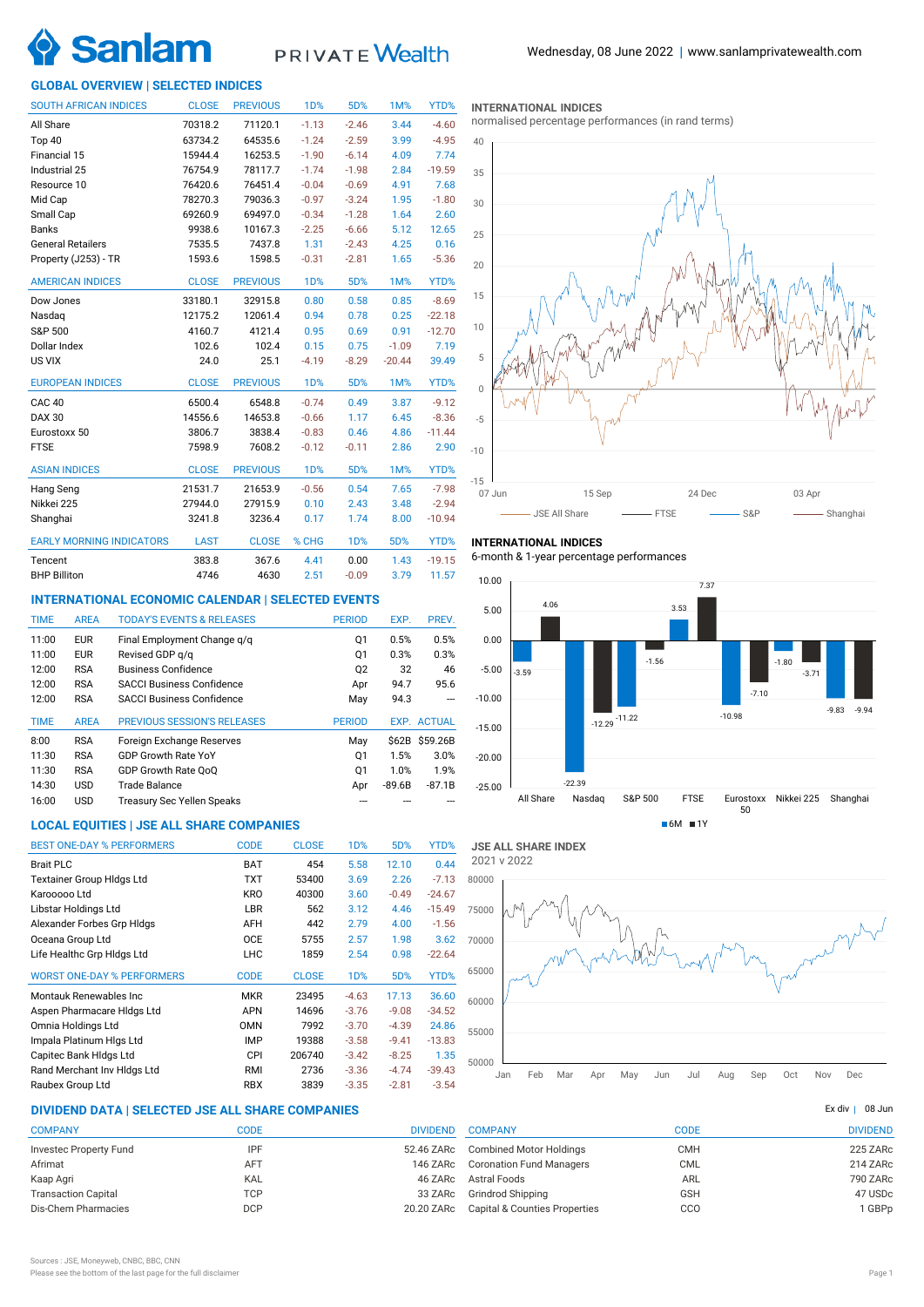| <b>COMPANY</b>               | <b>CLOSE</b> | <b>PREVIOUS</b> | 1D%     | 5D%     | 1M%      | YTD%     |
|------------------------------|--------------|-----------------|---------|---------|----------|----------|
| Absa Group                   | 16843        | 17415           | $-3.28$ | $-8.30$ | 6.39     | 10.41    |
| Anglo                        | 77420        | 76927           | 0.64    | 1.60    | 12.50    | 18.79    |
| Angloplat                    | 159961       | 161182          | $-0.76$ | $-6.64$ | $-0.62$  | $-11.95$ |
| Anglo Gold Ashanti           | 26705        | 26969           | $-0.98$ | $-2.58$ | $-13.93$ | $-18.76$ |
| Anheuser-Busch Inbev         | 85888        | 86839           | $-1.10$ | $-2.25$ | $-2.05$  | $-10.78$ |
| <b>Bhp Group Plc</b>         | 52588        | 51520           | 2.07    | 5.59    | 0.71     | 10.85    |
| <b>Bid Corp</b>              | 32794        | 33132           | $-1.02$ | $-2.14$ | 7.79     | 0.46     |
| British American Tobacco Plo | 68833        | 68458           | 0.55    | $-0.22$ | 6.01     | 17.48    |
| Compagnie Financiere         | 17606        | 17869           | $-1.47$ | 1.56    | 4.26     | $-27.06$ |
| Capitec                      | 206740       | 214065          | $-3.42$ | $-8.25$ | 0.70     | 1.35     |
| Discovery                    | 13848        | 13990           | $-1.02$ | $-4.79$ | $-3.21$  | $-3.55$  |
| Firstrand                    | 6927         | 7040            | $-1.61$ | $-4.34$ | 4.91     | 13.93    |
| Goldfields                   | 14740        | 14480           | 1.80    | $-3.69$ | $-26.13$ | $-15.36$ |
| Glencore Plc                 | 10480        | 10452           | 0.27    | 1.20    | 9.50     | 29.14    |
| Implats                      | 19388        | 20107           | $-3.58$ | $-9.41$ | 3.72     | $-13.83$ |
| Kumba Iron Ore               | 60003        | 59571           | 0.73    | 1.76    | 21.45    | 30.42    |
| Mondi Plc                    | 29818        | 30072           | $-0.84$ | $-1.78$ | $-4.64$  | $-24.54$ |
| Mtn Group                    | 15309        | 15838           | $-3.34$ | $-9.31$ | $-8.41$  | $-10.32$ |
| Naspers -N                   | 167468       | 172428          | $-2.88$ | $-2.32$ | 14.73    | $-32.25$ |
| Prosus Nv                    | 78903        | 81160           | $-2.78$ | $-2.70$ | 10.45    | $-39.76$ |
| Stanbank                     | 16245        | 16625           | $-2.29$ | $-9.10$ | 3.37     | 16.03    |
| Shoprite                     | 20990        | 21189           | $-0.94$ | $-2.66$ | $-2.94$  | 0.49     |
| Sanlam                       | 6207         | 6381            | $-2.73$ | $-8.00$ | 1.34     | 4.57     |
| Sasol                        | 42781        | 43042           | $-0.61$ | 3.06    | 12.29    | 65.18    |
| Sibanye Stillwater           | 4772         | 4839            | $-1.38$ | $-6.60$ | $-0.06$  | $-2.81$  |
| Vodacom Group                | 14035        | 14340           | $-2.13$ | $-4.52$ | $-4.87$  | 4.26     |

#### **LOCAL INDICES**

1-year & 3-year percentage performances



 $1Y = 3Y$ 

# **EXPECTED COMPANY REPORTING SCHEDULE**

| <b>COMPANY</b>              | CODE       | <b>RELEASE</b> | <b>DATE</b> |
|-----------------------------|------------|----------------|-------------|
| Stor-Age Property REIT      | SSS        | Final          | 09 Jun      |
| <b>Vukile Property Fund</b> | <b>VKE</b> | Final          | 09 Jun      |
| Mr Price Group              | <b>MRP</b> | Final          | $09$ Jun    |
| The Foschini Group          | <b>TFG</b> | Final          | $10$ Jun    |
| <b>Sirius Real Estate</b>   | <b>SRE</b> | Final          | 13 Jun      |

# **BANK AND OTHER SELECTED PREFERENCE SHARES**

| <b>COMPANY</b>        | <b>CODE</b> | <b>CLOSE</b> | <b>CLEAN YIELD</b> | APPROX. NXT. LDT |
|-----------------------|-------------|--------------|--------------------|------------------|
| Invested Limited      | <b>INPR</b> | 9801         | 6.90               | 08 Jun '22       |
| <b>Standard Bank</b>  | <b>SBPP</b> | 8900         | 7.11               | 07 Sep '22       |
| <b>Firstrand Bank</b> | <b>FSRP</b> | 9400         | 6.76               | 24 Aug '22       |
| Absa                  | <b>ABSP</b> | 83800        | 6.88               | 14 Sep '22       |
| Capitec               | CPIP        | 10510        | 6.33               | 14 Sep '22       |
| Steinhoff             | <b>SHFF</b> | 7900         | 8.87               | 19 Oct '22       |
| Grindrod              | GNDP        | 8875         | 8.76               | 20 Sep '22       |
| Netcare               | <b>NTCP</b> | 8000         | 8.33               | 02 Nov '22       |
| Discovery             | <b>DSBP</b> | 9500         | 8.76               | 20 Sep '22       |
| Invicta               | <b>IVTP</b> | 8700         | 10.66              | 22 Jun '22       |

#### SELECTED HEADLINES

Stocks on the Johannesburg Stock Exchange (JSE) fell, even as world shares wavered with Wall Street stocks rebounding and European equity markets trimming losses in the afternoon. The Johannesburg All-Share index fell 1.13% to 70,318 points while the Top-40 index closed 1.24% lower at 63,734 points. On the data front, local gross domestic product grew 1.9% in the first quarter in quarter-on-quarter seasonally adjusted terms and by 3.0% year-on-year unadjusted in the first three months of the year.



### **SENS ANNOUNCEMENTS**

SELECTED HEADLINES

### **OMNIA HOLDINGS LIMITED – Trading statement**

A review by Omnia's Board of the Group's financial results for the year ended 31 March 2022 has indicated that total headline earnings per share is expected to increase by between 70% and 90%, from headline earnings per share of 376 cents for the year ended 31 March 2021, to headline earnings per share of between 639 cents and 714 cents for the year ended 31 March 2022. Total earnings per share is expected to change by between -12% and 8%, from earnings per share of 829 cents for the year ended 31 March 2021, to earnings per share of between 727 cents and 893 cents for the year ended 31 March 2022. Headline earnings per share from continuing operations is expected to increase by between 77% and 97%, from headline earnings per share of 361 cents for the year ended 31 March 2021, to headline earnings per share of between 639 cents and 711 cents for the year ended 31 March 2022. Earnings per share from continuing operations is expected to increase by between 70% and 90%, from earnings per share of 364 cents for the year ended 31 March 2021, to earnings per share of between 620 cents and 693 cents for the year ended 31 March 2022.

#### Move | -3.7% Open | 8200c Close | 7992c High | 8200c Low | 7749c

#### **SYGNIA LIMITED – Financial results**

Assets under management and administration of R295.3 billion as at 31 March 2022 (31 March 2021: R278.3 billion), up 6.1%. Revenue of R397.4 million (31 March 2021: R350.5 million), up 13.4%. Profit after tax of R139.1 million (31 March 2021: R105.8 million), up 31.5%. Headline earnings per share of 92.6 cents (31 March 2021: 74.8 cents), up 23.8% and diluted headline earnings per share of 89.9 cents (31 March 2021: 72.8 cents), up 23.5%. Interim dividend per share of 80.0 cents (31 March 2021: 55.0 cents). A gross dividend of 80.0 cents per share has been declared on 6 June 2022 out of retained income, resulting in a net dividend of 64.0 cents per share for shareholders after dividends tax (DT).

#### Move | 3.83% Open | 1830c Close | 1900c High | 1950c Low | 1830c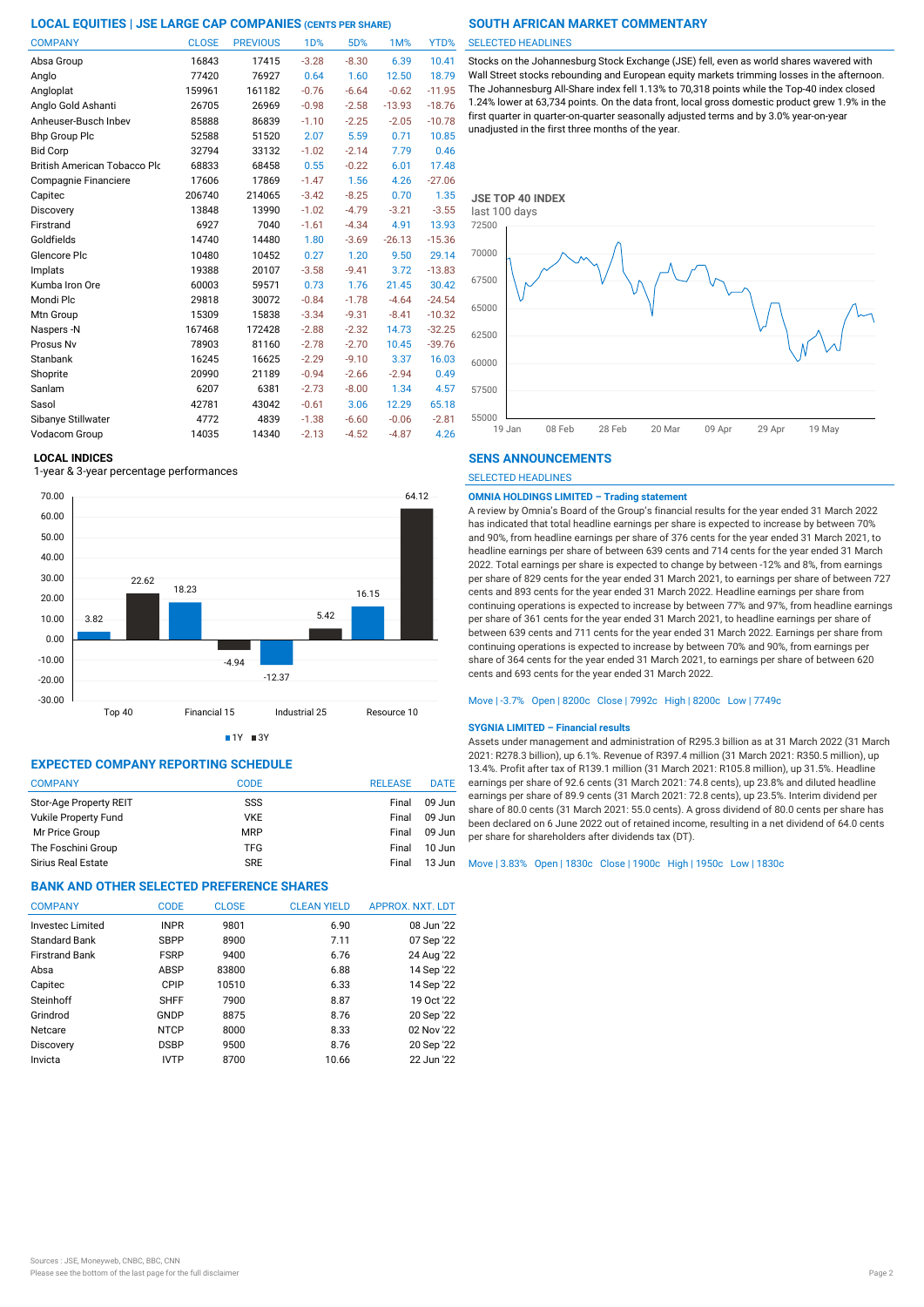**LOCAL EQUITIES | JSE MID CAP COMPANIES (CENTS PER SHARE) LOCAL EQUITIES | JSE SMALL CAP COMPANIES (CENTS PER SHARE)**

| <b>COMPANY</b>            | <b>CODE</b> | <b>CLOSE</b> | <b>PREVIOUS</b> | 1 <sub>D</sub> % | 1M%      | YTD%     | <b>COMPANY</b>               | <b>CODE</b>      | <b>CLOSE</b> | <b>PREVIOUS</b> | 1D%     | 1M%      | YTD%     |
|---------------------------|-------------|--------------|-----------------|------------------|----------|----------|------------------------------|------------------|--------------|-----------------|---------|----------|----------|
| Aspen                     | APN         | 14696        | 15270           | $-3.76$          | $-6.18$  | $-34.52$ | Advtech                      | ADH              | 1877         | 1848            | 1.57    | 6.05     | 6.77     |
| African Rainbow           | ARI         | 26132        | 25934           | 0.76             | 6.83     | 13.02    | Altron                       | AEL              | 840          | 857             | $-1.98$ | 0.00     | $-8.20$  |
| Avi                       | AVI         | 6766         | 6665            | 1.52             | 5.37     | $-8.44$  | Aeci                         | <b>AFE</b>       | 9912         | 10084           | $-1.71$ | 0.22     | $-11.50$ |
| Barworld                  | <b>BAW</b>  | 9102         | 9161            | $-0.64$          | $-16.22$ | $-39.47$ | <b>Alexander Forbes</b>      | AFH              | 442          | 430             | 2.79    | $-1.78$  | $-1.56$  |
| <b>Bidvest Group</b>      | <b>BVT</b>  | 21433        | 21616           | $-0.85$          | 4.42     | 13.13    | Afrimat                      | AFT              | 6310         | 6356            | $-0.72$ | 1.77     | 9.87     |
| Capco                     | CCO         | 3133         | 3101            | 1.03             | $-0.38$  | $-13.52$ | Arrowhead Prop               | AHB              | 323          | 330             | $-2.12$ | $-0.62$  | $-24.00$ |
| Clicks Group              | CLS         | 29365        | 30278           | $-3.02$          | 7.11     | $-6.93$  | African Rainbow Cap.         | AIL              | 654          | 648             | 0.93    | 0.46     | $-3.82$  |
| Coronation                | <b>CML</b>  | 3700         | 3686            | 0.38             | $-4.98$  | $-29.58$ | Adcock Ingram                | AIP              | 5575         | 5550            | 0.45    | 5.89     | 10.51    |
| Dis-Chem                  | <b>DCP</b>  | 3415         | 3486            | $-2.04$          | $-4.18$  | $-3.59$  | Astral                       | ARL              | 19342        | 19189           | 0.80    | 27.59    | 12.03    |
| Distell Group             | DGH         | 17347        | 17348           | $-0.01$          | 0.06     | 2.77     | Attacq                       | <b>ATT</b>       | 656          | 654             | 0.31    | $-0.61$  | $-17.90$ |
| Drdgold                   | <b>DRD</b>  | 1015         | 1016            | $-0.10$          | $-15.49$ | $-23.11$ | <b>Brait</b>                 | <b>BAT</b>       | 454          | 430             | 5.58    | 14.36    | 0.44     |
| Exxaro Resources          | <b>EXX</b>  | 21805        | 21484           | 1.49             | 9.37     | 42.64    | <b>Blue Label Telecoms</b>   | <b>BLU</b>       | 558          | 558             | 0.00    | 10.28    | 9.63     |
| Fortress Reit A           | FFA         | 1290         | 1293            | $-0.23$          | 7.77     | 3.20     | <b>Bytes Technology</b>      | <b>BYI</b>       | 9001         | 9000            | 0.01    | 17.12    | $-26.25$ |
| Fortress Reit B           | <b>FFB</b>  | 405          | 401             | 1.00             | 30.23    | 24.62    | City Lodge Hotels            | <b>CLH</b>       | 456          | 460             | $-0.87$ | 3.64     | $-15.71$ |
| Growthpoint               | GRT         | 1387         | 1398            | $-0.79$          | 4.44     | $-9.76$  | Curro                        | COH              | 980          | 978             | 0.20    | $-2.97$  | $-21.29$ |
| Harmony Gold              | <b>HAR</b>  | 5180         | 5256            | $-1.45$          | $-16.14$ | $-22.22$ | Cashbuild                    | <b>CSB</b>       | 27958        | 28426           | $-1.65$ | 2.77     | 7.13     |
| Investec                  | INL         | 9368         | 9443            | $-0.79$          | 8.11     | 7.00     | Datatec                      | <b>DTC</b>       | 3785         | 3750            | 0.93    | $-2.85$  | $-1.69$  |
| Investec                  | <b>INP</b>  | 9248         | 9351            | $-1.10$          | 9.42     | 6.68     | Emira                        | <b>EMI</b>       | 990          | 1000            | $-1.00$ | 1.54     | 4.21     |
| Italtile                  | <b>ITE</b>  | 1560         | 1550            | 0.65             | $-4.59$  | $-7.14$  | Epp N.V                      | EPP              | 1236         | 1236            | 0.00    | 0.00     | 5.19     |
| Libhold                   | LBH         | 10422        | 10422           | 0.00             | 0.00     | 10.24    | <b>Equites Property Fund</b> | EQU              | 1900         | 1922            | $-1.14$ | $-6.22$  | $-17.36$ |
| Life Healthcare           | LHC         | 1859         | 1813            | 2.54             | $-7.28$  | $-22.64$ | Famous Brands                | <b>FBR</b>       | 6800         | 6749            | 0.76    | 9.15     | $-13.00$ |
| Multichoice Group         | <b>MCG</b>  | 12859        | 13087           | $-1.74$          | 0.89     | 5.38     | Grindrod                     | GND              | 860          | 850             | 1.18    | 30.30    | 73.74    |
| Mediclinic Int.           | MEI         | 7842         | 7750            | 1.19             | 9.68     | 15.22    | Hci                          | HCI              | 16828        | 16712           | 0.69    | 3.43     | 127.41   |
| <b>Montauk Renewables</b> | <b>MKR</b>  | 23495        | 24635           | $-4.63$          | 20.80    | 36.60    | Hudaco                       | HDC              | 15114        | 15121           | $-0.05$ | 5.80     | 14.63    |
| Mr Price Group            | <b>MRP</b>  | 19910        | 20499           | $-2.87$          | 0.54     | $-0.20$  | Hammerson Plc                | <b>HMN</b>       | 518          | 526             | $-1.52$ | $-5.30$  | $-27.96$ |
| Momentum                  | MTM         | 1450         | 1496            | $-3.07$          | $-8.81$  | $-23.48$ | Hyprop                       | <b>HYP</b>       | 3622         | 3608            | 0.39    | 4.08     | $-2.77$  |
| Ninety One Plc            | N91         | 4200         | 4261            | $-1.43$          | $-12.79$ | $-26.93$ | Investec Australia Prop.     | <b>IAP</b>       | 2090         | 2085            | 0.24    | $-3.86$  | 8.74     |
| Nedbank                   | <b>NED</b>  | 22100        | 22558           | $-2.03$          | 7.47     | 26.27    | Investec Prop Fund           | IPF              | 1200         | 1214            | $-1.15$ | $-2.99$  | $-3.23$  |
| Northam Platinum          | <b>NHM</b>  | 17443        | 17803           | $-2.02$          | 1.73     | $-16.74$ | Imperial                     | <b>IPL</b>       | 6595         | 6595            | 0.00    | 0.00     | 3.06     |
| Nepi Rockcastle Plc       | <b>NRP</b>  | 9173         | 9229            | $-0.61$          | 0.17     | $-13.46$ | Jse                          | <b>JSE</b>       | 10865        | 10903           | $-0.35$ | 2.29     | $-2.99$  |
| Netcare                   | <b>NTC</b>  | 1500         | 1498            | 0.13             | $-0.20$  | $-5.54$  | Kap Industrial               | KAP              | 482          | 483             | $-0.21$ | 4.33     | 10.30    |
| Ninety One                | NY1         | 4208         | 4274            | $-1.54$          | $-9.64$  | $-25.54$ | Karooooo                     | <b>KRO</b>       | 40300        | 38901           | 3.60    | $-22.50$ | $-24.67$ |
| Old Mutual                | <b>OMU</b>  | 1259         | 1241            | 1.45             | 7.70     | $-3.89$  | Psg Konsult                  | <b>KST</b>       | 1185         | 1196            | $-0.92$ | $-12.35$ | $-11.83$ |
| Pik N Pay                 | PIK         | 5315         | 5329            | $-0.26$          | $-4.68$  | 1.30     | <b>Liberty Two Degrees</b>   | L <sub>2</sub> D | 414          | 419             | $-1.19$ | 0.98     | $-12.84$ |
| Pepkor                    | PPH         | 2060         | 2079            | $-0.91$          | 5.53     | $-5.89$  | Long4Life                    | L <sub>4</sub> L | 621          | 621             | 0.00    | 2.14     | 6.34     |
| Psg                       | <b>PSG</b>  | 8980         | 9051            | $-0.78$          | $-4.37$  | 0.63     | Libstar                      | LBR              | 562          | 545             | 3.12    | 2.18     | $-15.49$ |
| Quilter Plc               | QLT         | 2282         | 2294            | $-0.52$          | $-7.24$  | $-27.97$ | Lighthouse Capital           | LTE              | 781          | 797             | $-2.01$ | $-7.02$  | $-13.22$ |
| Rbplapts                  | <b>RBP</b>  | 15190        | 15425           | $-1.52$          | $-0.07$  | $-2.83$  | Massmart                     | <b>MSM</b>       | 3670         | 3723            | $-1.42$ | $-9.38$  | $-39.52$ |
| Redefine                  | <b>RDF</b>  | 400          | 402             | $-0.50$          | $-4.08$  | $-9.09$  | Mas Real Estate Inc          | <b>MSP</b>       | 2001         | 1995            | 0.30    | $-3.84$  | $-4.85$  |
| Remgro                    | <b>REM</b>  | 14472        | 14582           | $-0.75$          | 6.17     | 10.35    | Metair                       | <b>MTA</b>       | 2580         | 2610            | $-1.15$ | $-2.09$  | $-6.18$  |
| Resilient Reit            | <b>RES</b>  | 5384         | 5360            | 0.45             | $-5.46$  | $-9.89$  | Motus                        | <b>MTH</b>       | 10833        | 11163           | $-2.96$ | $-2.09$  | $-1.60$  |
| Rand Merchant Inv         | RMI         | 2736         | 2831            | $-3.36$          | 3.40     | $-39.43$ | M&R Hold                     | <b>MUR</b>       | 1122         | 1144            | $-1.92$ | 3.89     | $-21.37$ |
| Reinet Investments Sca    | <b>RNI</b>  | 30300        | 30693           | $-1.28$          | $-1.05$  | 5.93     | Oceana                       | <b>OCE</b>       | 5755         | 5611            | 2.57    | 6.32     | 3.62     |
| Sappi                     | <b>SAP</b>  | 5678         | 5582            | 1.72             | $-0.99$  | 24.35    | Omnia                        | <b>OMN</b>       | 7992         | 8299            | $-3.70$ | $-1.20$  | 24.86    |
| Santam                    | <b>SNT</b>  | 27408        | 27695           | $-1.04$          | $-5.27$  | 1.89     | Pan African Resource         | PAN              | 396          | 395             | 0.25    | $-8.12$  | 3.13     |
| Spar                      | SPP         | 14886        | 15000           | $-0.76$          | $-3.67$  | $-10.93$ | Raubex                       | <b>RBX</b>       | 3839         | 3972            | $-3.35$ | $-6.62$  | $-3.54$  |
| Sirius Real Estate        | <b>SRE</b>  | 2209         | 2167            | 1.94             | 0.14     | $-27.17$ | Rhodes Food Pty              | RFG              | 1111         | 1100            | 1.00    | $-11.12$ | $-9.53$  |
| Tigebrands                | <b>TBS</b>  | 14258        | 14560           | $-2.07$          | $-3.11$  | $-21.23$ | Reunert                      | <b>RLO</b>       | 4278         | 4250            | 0.66    | 2.52     | $-19.28$ |
| The Foschini Group        | <b>TFG</b>  | 14091        | 14425           | $-2.32$          | 8.81     | 13.73    | Sa Corp Real Estate          | SAC              | 205          | 203             | 0.99    | $-4.21$  | $-12.77$ |
| Thungela Resources        | <b>TGA</b>  | 25050        | 25010           | 0.16             | 9.38     | 196.31   | Steinhoff International N.V. | <b>SNH</b>       | 270          | 267             | 1.12    | 0.75     | $-46.22$ |
| Telkom                    | <b>TKG</b>  | 4374         | 4450            | $-1.71$          | $-4.77$  | $-19.12$ | Super                        | <b>SPG</b>       | 3051         | 3066            | $-0.49$ | 17.35    | $-10.29$ |
| Truworths                 | <b>TRU</b>  | 5289         | 5371            | $-1.53$          | 0.13     | 1.22     | Stor-Age Property Reit       | SSS              | 1403         | 1395            | 0.57    | $-2.91$  | $-3.57$  |
| Textainer                 | <b>TXT</b>  | 53400        | 51500           | 3.69             | 0.21     | $-7.13$  | Stenprop                     | STP              | 3500         | 3540            | $-1.13$ | $-10.26$ | $-18.60$ |
| Woolies                   | WHL         | 5356         | 5445            | $-1.63$          | $-1.56$  | 3.28     | Sun Int                      | SUI              | 3013         | 2988            | 0.84    | 14.04    | 5.91     |
|                           |             |              |                 |                  |          |          | <b>Transaction Capital</b>   | <b>TCP</b>       | 4186         | 4209            | $-0.55$ | $-9.00$  | $-7.04$  |
|                           |             |              |                 |                  |          |          | Tsogo Sun Hotels             | <b>TGO</b>       | 369          | 368             | 0.27    | 10.15    | 4.83     |

# **SOUTH AFRICAN 10-YEAR BOND**



# **10-YEAR BOND YIELD | SELECTED ITEMS (BASIS POINT CHANGE)**

| <b>REGION</b>        | <b>YIELD</b> | 1D%                      | 1M%   | YTD% |
|----------------------|--------------|--------------------------|-------|------|
| <b>United States</b> | 3            | -4                       | $-13$ | 143  |
| United Kingdom       | 2.21         | $\overline{\phantom{a}}$ | 22    | 144  |
| Germany              | 1.29         | ---                      | 16    | 149  |
| Japan                | 0.24         | ---                      | ---   | 17   |
| South African 10Y    | 9.97         | ---                      | $-24$ | 125  |

Zeder Investments ZED 188 189 -0.53 -8.74 -41.98

Wbhovco WBO 8385 8474 -1.05 13.33 -25.98 Vukile VKE 1359 1344 1.12 6.34

Tsogo Sun Gaming TSG 1274 1295 -1.62 10.49 9.36

# **GLOBAL INTEREST RATES | SELECTED ITEMS**

| <b>CURRENT RATE</b> |
|---------------------|
| 0,50%-1,00%         |
| 1.00%               |
| 0,00%               |
| 4.75%               |
| 8.25%               |
|                     |

 $9.86$ <br>-25.98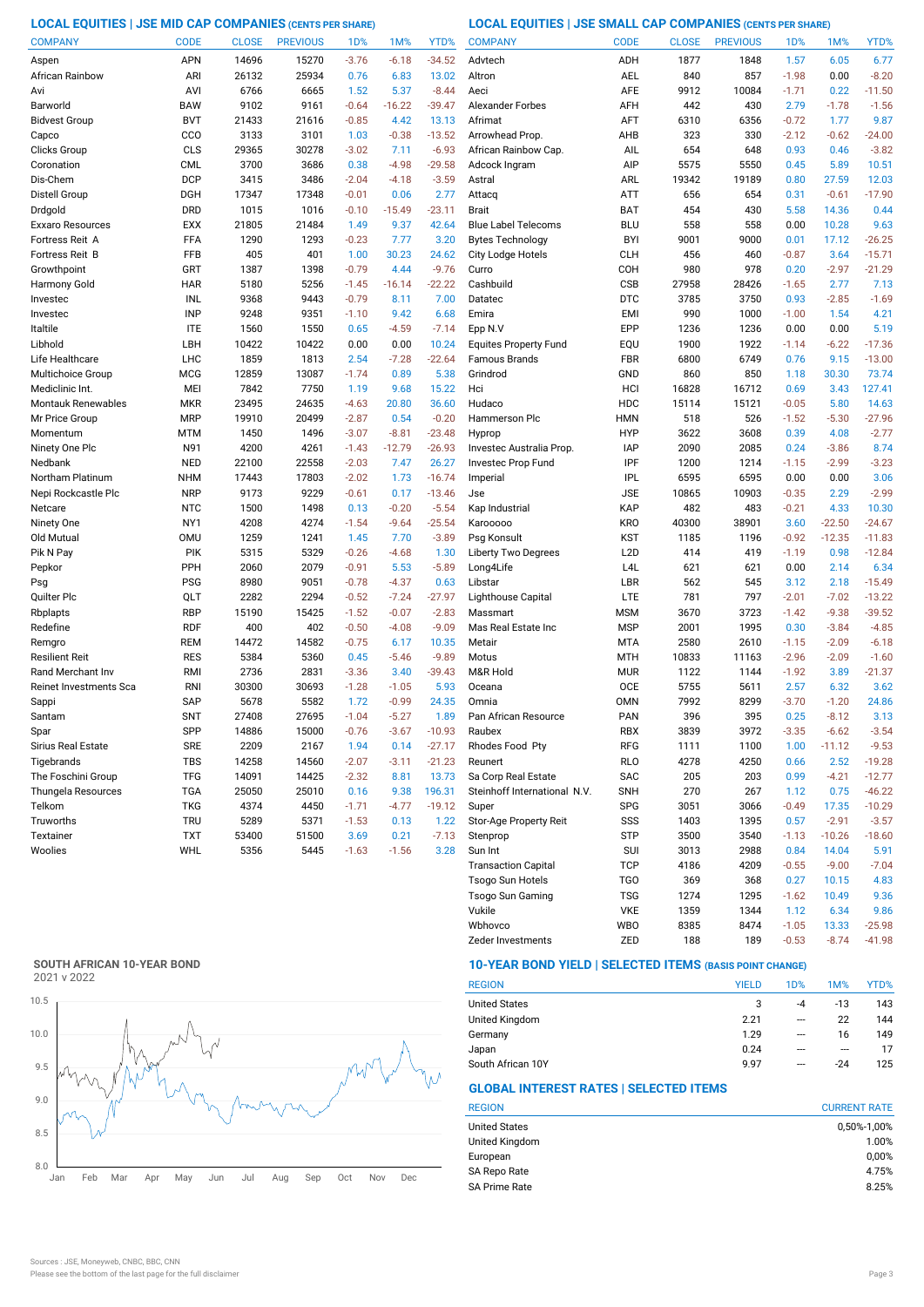### **EUROPEAN INDICES**

normalised percentage performances



**AMERICAN INDICES**

normalised percentage performances



**ASIAN INDICES**

normalised percentage performances



Sources : JSE, Moneyweb, CNBC, BBC, CNN

### **GLOBAL MARKETS EUROPEAN MARKET COMMENTARY**

#### SELECTED HEADLINES

European stocks closed slightly lower on Tuesday amid nervousness over inflation, with the next U.S. reading due at the end of the week. The pan-European Stoxx 600 ended around 0.3% lower, with technology stocks shedding 1.2% to lead losses as most sectors and major bourses slid into negative territory. It was a quiet day on the data and earnings front in Europe. Germany's industrial orders fell by more than expected in April for a third consecutive monthly decline, as weak demand and added uncertainty since Russia's invasion of Ukraine continued to weigh.



#### **AMERICAN MARKET COMMENTARY**

#### SELECTED HEADLINES

U.S. stocks rose for a second straight session on Tuesday even after Target issued a warning about its current quarter's profits, which put pressure on the broader retail sector. Target shares fell 2.3% after the retailer announced plans to work down excess inventory, though the stock trimmed its losses as the session progressed. The company said it will implement additional markdowns to products and cancel some orders. Target also lowered its operating margins guidance for the quarter.



#### **ASIAN MARKET COMMENTARY**

### SELECTED HEADLINES

Shares in Asia-Pacific rose earlier this morning as investors look ahead to the Reserve Bank of India's latest interest rate decision expected later today. That comes on the back of the Reserve Bank of Australia's surprise 50 basis points rate hike on Tuesday. Japan's economy shrank an annualized 0.5% in the first quarter, revised government data showed this morning an improvement over the initial estimate of a 1% contraction.